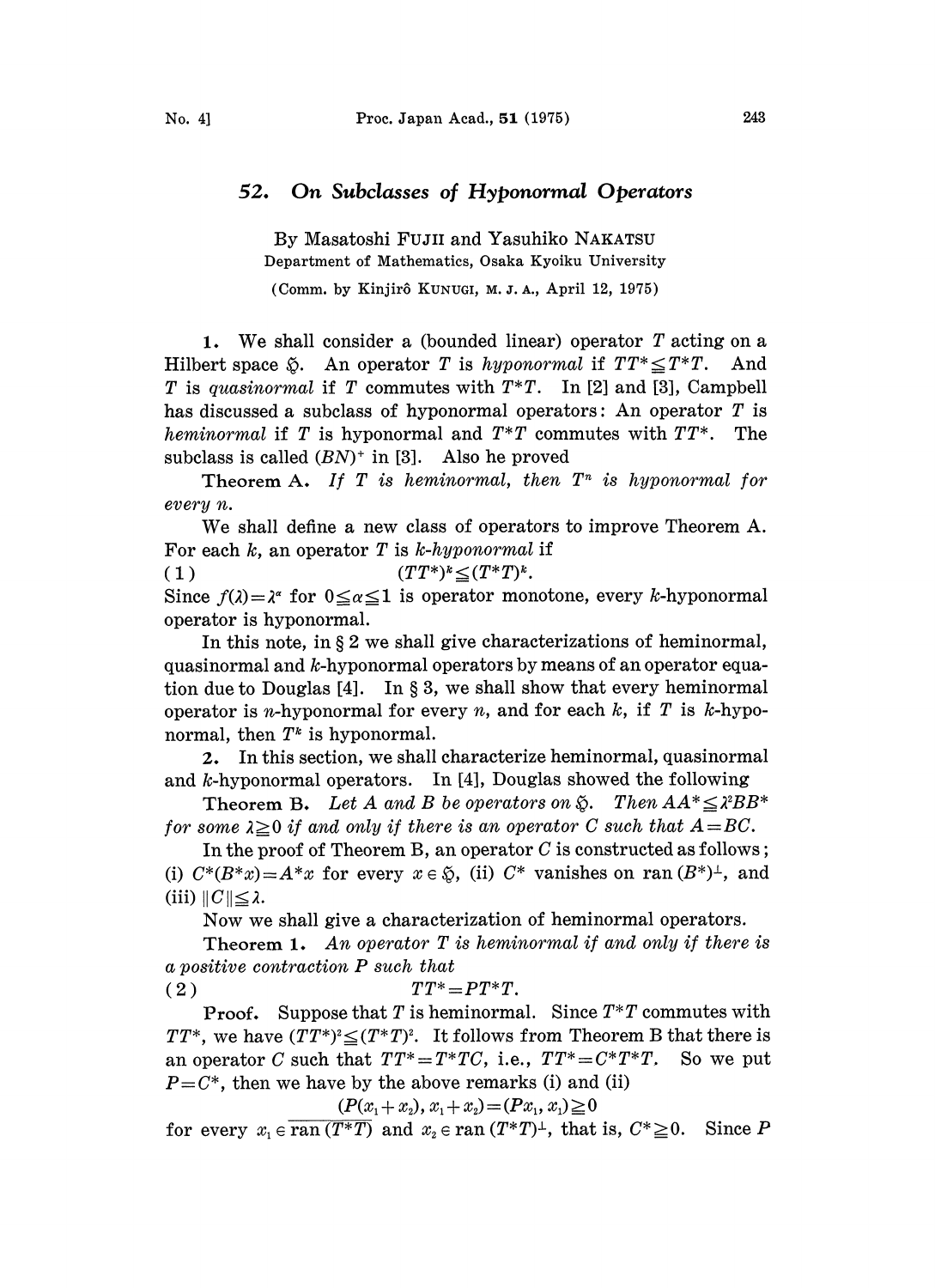is contractive by the above remark (iii), there is a positive contraction  $P$  with  $(2)$ .

Conversely, suppose that there is a positive contraction  $P$  with  $(2)$ . Since  $P$  commutes with  $T^*T$ , we have

 $T^*TTT^* = T^*TPT^*T = P(T^*T)^2 = TT^*T^*T,$ <br>mmutes with  $TT^*$ . Also we have so that  $T^*T$  commutes with  $TT^*$ . Also we have

 $TT^* = PT^*T = (T^*T)^{1/2}P(T^*T)^{1/2} \leq T^*T$ ,

which completes the proof.

Next we shall characterize quasinormal operators.

**Theorem 2.** An operator  $T$  is quasinormal if and only if there is a projection P with (2).

**Proof.** Suppose that T is quasinormal and  $T=V|T|$  is the polar decomposition of T. It follows from [1; Lemma 4.1] that  $|T|$  commutes with V. Then we have

 $TT^* = V | T | ^2 V^* = V V^* T^* T$ ,

so that  $P=VV^*$  is a projection with (2).

Conversely, suppose that there is a projection  $P$  with  $(2)$ . Since  $T^*T$  commutes with P, we have

 $T^*TTT^* = T^*TPT^*T = (PT^*T)^2 = (TT^*)^2.$ 

Since ran  $(T^*)^{\perp}$ =ker(T), we have  $T^*T^2 = TT^*T$ . Hence T is quasinormal.

Remark. If  $P$  is a positive operator with (2), then  $P$  commutes with  $TT^*$ . Actually, we have

 $PTT^* = P^T T^* = PT^*TP = TT^*P.$ 

We shall give a similar characterization for 2-hyponormal operators.

**Theorem 3.** An operator  $T$  is 2-hyponormal if and only if there is a contraction P with (2).

Proof. As in the proof of Theorem 1, for every 2-hyponormal operator, there is a contraction  $P$  with (2). If there is a contraction  $P$  with (2), then we have

 $(TT^*)^2 = (PT^*T)^*(PT^*T) = T^*TP^*PT^*T \leq (T^*T)^2,$ which completes the proof.

**Remark.** By a similar proof, we can show that  $T$  is  $k$ -hyponormal if and only if there is a contraction P such that  $(TT^*)^{k/2} = P(T^*T)^{k/2}$ .

3. In this section, we shall discuss on  $k$ -hyponormal operators. At first, we shall show the following

Theorem 4. Every heminormal operator is k-hyponormal for every k.

Proof. By the assumption, we have

 $(T^*T)^k - (TT^*)^k$  $=(T^*T-TT^*)(T^*T)^{k-1}+(T^*T)^{k-2}(TT^*)+\cdots\ +(T^*T)(TT^*)^{k-2}+(TT^*)^{k-1}]\geqq 0.$  $+(T^*T)(TT^*)^{k-2}+(TT^*)^{k-1}\geq 0.$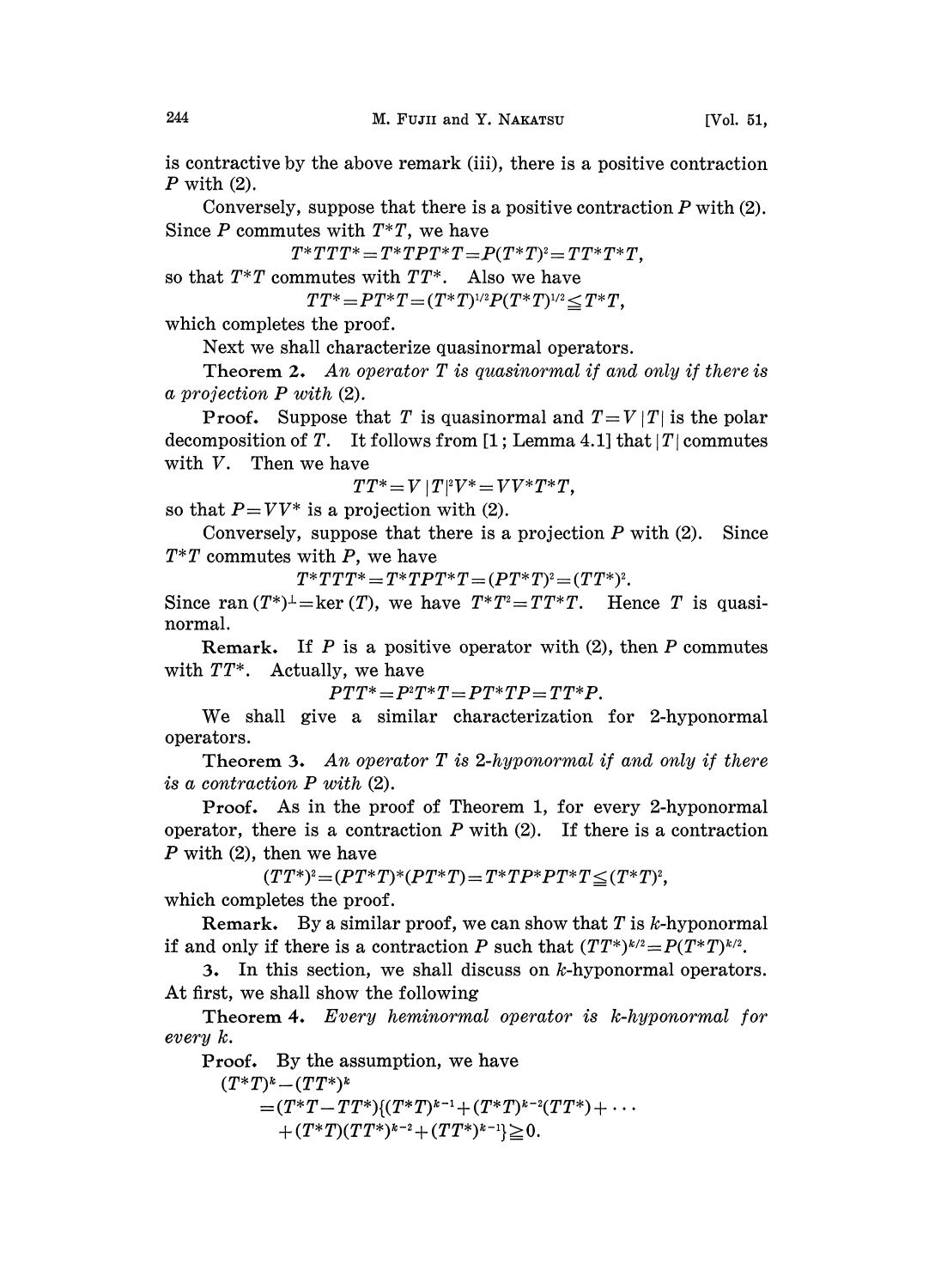It is known that  $f(\lambda) = \lambda^{\alpha}$  is operator monotone for every  $0 \le \alpha \le 1$ , cf. [5]. Hence we have

**Lemma 5.** If  $T$  is  $k$ -hyponormal, then  $T$  is n-hyponormal for every  $1 \leq n \leq k$ .

Theorem 6. For each k, if T is k-hyponormal, then  $T^*$  is hyponormal.

**Proof.** Note that  $T$  is 1-hyponormal if and only if  $T$  is hyponormal. We shall prove inductively that  $T^*T^{**} \leq (TT^*)^k$  and  $(T^*T)^* \leq T^{**}T^*$ . Suppose that they are true for  $k=n-1$  and T is n-hyponormal. Then we have by Lemma <sup>5</sup>

 $T^nT^{*n}=T(T^{n-1}T^{*n-1})T^*\leq T(TT^*)^{n-1}T^*\leq T(T^*T)^{n-1}T^*=(TT^*)^n,$ and

 $(T^*T)^n = T^*(TT^*)^{n-1}T \leq T^*(T^*T)^{n-1}T \leq T^*(T^{*n-1}T^{n-1})T = T^{*n}T^n.$ Therefore, if  $T$  is  $k$ -hyponormal, then we have

 $T^kT^{*k} \leq (TT^*)^k \leq (T^*T)^k \leq T^{*k}T^k$ ,

which completes the proof.

By Theorem 4 and Theorem 6, we have the following theorem due to Campbell.

Theorem C ([3]). If T is heminormal, then  $T^n$  is hyponormal for every n.

It is known that if T is invertible and hyponormal, then  $T^{-1}$  is It is known that if  $T$  is invertible and hyponormal, then  $T^{-1}$  is hyponormal. We have an analogous result on  $k$ -hyponormal operators.

Theorem 7. For each  $k$ , if  $T$  is invertible and  $k$ -hyponormal, then  $T^{-1}$  is k-hyponormal.

 $T^{-1}$  is k-hyponormal.<br>Proof. Since  $A = (TT^*)^k$  and  $B = (T^*T)^k$  are invertible and  $\leq B$ , then we have  $B^{-1/2}AB^{-1/2}\leq 1$ , so that  $1\leq B^{1/2}A^{-1}B^{1/2}$ . Hence we have  $B^{-1} \leq A^{-1}$ , that is,

 $(T^{-1}T^{*-1})^k = (T^*T)^{-k} \leq (TT^*)^{-k} = (T^{*-1}T^{-1})^k$ .

 $(T^{-1}T^{*-1})^k = (T^*T)^{-k} \leq (TT^*)^{-k} = (T^{*-1}T^{-1})^k$ .<br>4. A factorization of hyponormal operators is also discussed by T. Saito in his unpublished paper [6]. We obtain relations among subnormal, heminormal and  $k$ -hyponormal operators as follows:

(1) There is a hyponormal operator which is not  $k$ -hyponormal.

- (2) There is a  $k$ -hyponormal operator which is not heminormal.
- (3) There is a subnormal operator which is not  $k$ -hyponormal.

(4) There is a heminormal operator which is not subnormal. (4) is showed in [2]. The proofs will appear in a separate paper.

## References

- [1] A. Brown: On a class of operators. Proc. Amer. Math. Soc., 4, 723-728 (1953).
- [2] S. L. Campbell: Linear operators for which  $T^*T$  and  $TT^*$  commute. Proc. Amer. Math. Soc., 34, 177-180 (1972).